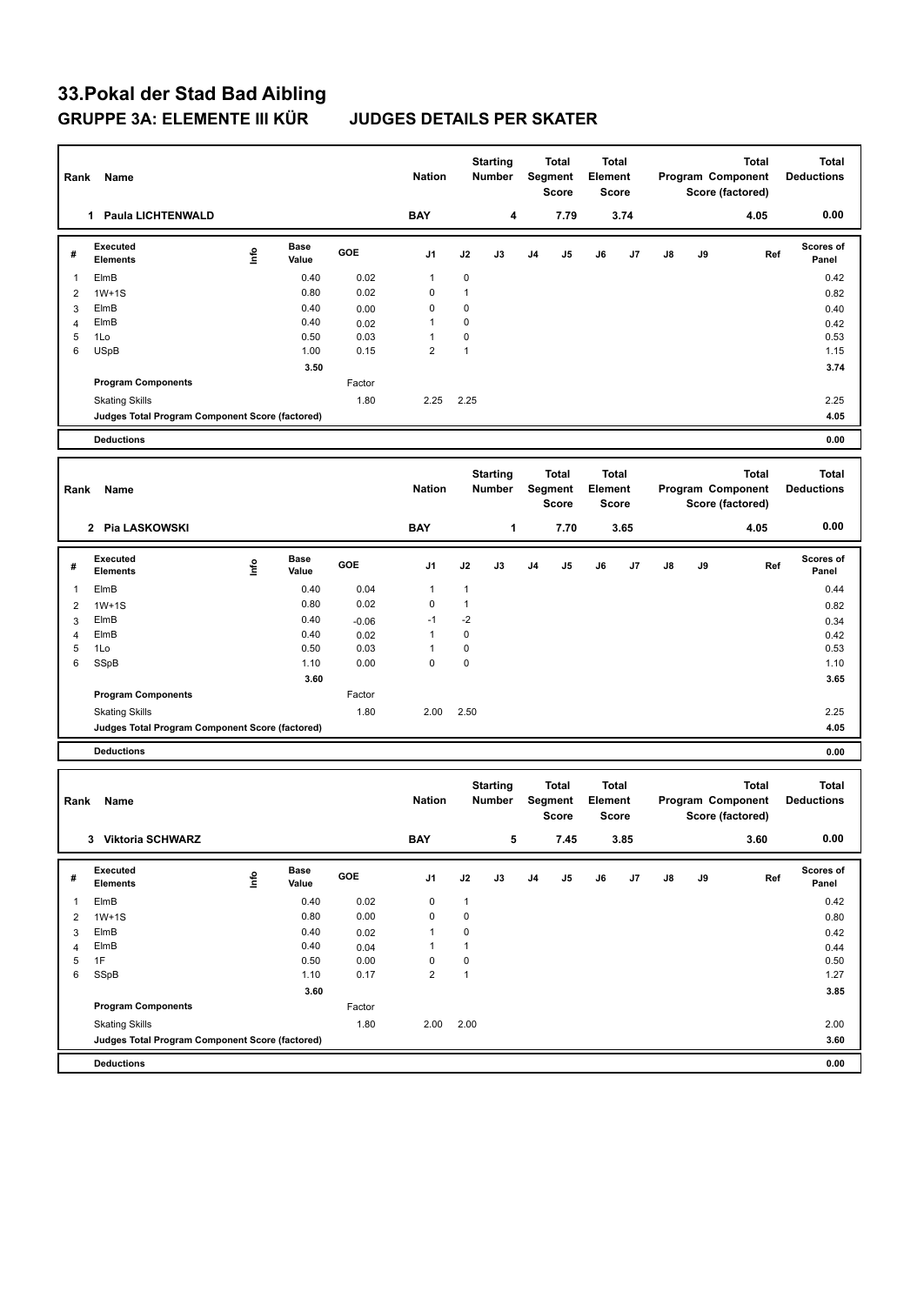# **33.Pokal der Stad Bad Aibling GRUPPE 3A: ELEMENTE III KÜR JUDGES DETAILS PER SKATER**

| Rank           | Name                                            |             |               |                    | <b>Nation</b>          |                     | <b>Starting</b><br>Number |                | <b>Total</b><br>Segment<br>Score | Element | <b>Total</b><br>Score |    |    | <b>Total</b><br>Program Component<br>Score (factored) | <b>Total</b><br><b>Deductions</b> |
|----------------|-------------------------------------------------|-------------|---------------|--------------------|------------------------|---------------------|---------------------------|----------------|----------------------------------|---------|-----------------------|----|----|-------------------------------------------------------|-----------------------------------|
|                | 4 Lilly PRINGAL                                 |             |               |                    | <b>BAY</b>             |                     | 3                         |                | 7.06                             |         | 3.46                  |    |    | 3.60                                                  | 0.00                              |
| #              | Executed<br><b>Elements</b>                     | <u>lnfo</u> | Base<br>Value | GOE                | J1                     | J2                  | J3                        | J4             | J5                               | J6      | J7                    | J8 | J9 | Ref                                                   | Scores of<br>Panel                |
| $\overline{1}$ | ElmB                                            |             | 0.40          | 0.04               | 1                      | $\mathbf{1}$        |                           |                |                                  |         |                       |    |    |                                                       | 0.44                              |
| $\overline{2}$ | $1W+1S$                                         |             | 0.80          | 0.00               | 0                      | $\mathbf 0$         |                           |                |                                  |         |                       |    |    |                                                       | 0.80                              |
| 3              | ElmB                                            |             | 0.40          | $-0.02$            | 0                      | $-1$                |                           |                |                                  |         |                       |    |    |                                                       | 0.38                              |
| 4              | ElmB                                            |             | 0.40          | 0.02               | 1                      | $\mathbf 0$         |                           |                |                                  |         |                       |    |    |                                                       | 0.42                              |
| 5<br>6         | 1Lo<br><b>USpB</b>                              |             | 0.50<br>1.00  | $-0.03$<br>$-0.05$ | 0<br>$-1$              | $-1$<br>$\mathbf 0$ |                           |                |                                  |         |                       |    |    |                                                       | 0.47<br>0.95                      |
|                |                                                 |             | 3.50          |                    |                        |                     |                           |                |                                  |         |                       |    |    |                                                       | 3.46                              |
|                | <b>Program Components</b>                       |             |               | Factor             |                        |                     |                           |                |                                  |         |                       |    |    |                                                       |                                   |
|                | <b>Skating Skills</b>                           |             |               | 1.80               | 2.25                   | 1.75                |                           |                |                                  |         |                       |    |    |                                                       | 2.00                              |
|                | Judges Total Program Component Score (factored) |             |               |                    |                        |                     |                           |                |                                  |         |                       |    |    |                                                       | 3.60                              |
|                | <b>Deductions</b>                               |             |               |                    |                        |                     |                           |                |                                  |         |                       |    |    |                                                       | 0.00                              |
|                |                                                 |             |               |                    |                        |                     |                           |                |                                  |         |                       |    |    |                                                       |                                   |
|                |                                                 |             |               |                    |                        |                     | <b>Starting</b>           |                | <b>Total</b>                     |         | <b>Total</b>          |    |    | <b>Total</b>                                          | <b>Total</b>                      |
| Rank           | Name                                            |             |               |                    | <b>Nation</b>          |                     | Number                    |                | Segment                          | Element |                       |    |    | Program Component                                     | <b>Deductions</b>                 |
|                |                                                 |             |               |                    |                        |                     |                           |                | <b>Score</b>                     |         | Score                 |    |    | Score (factored)                                      |                                   |
|                | 5 Jennifer GÜTLING                              |             |               |                    | <b>BAY</b>             |                     | $\mathbf 2$               |                | 7.02                             |         | 3.64                  |    |    | 3.38                                                  | 0.00                              |
|                | Executed                                        |             | Base          |                    |                        |                     |                           |                |                                  |         |                       |    |    |                                                       | Scores of                         |
| #              | <b>Elements</b>                                 | lnfo        | Value         | GOE                | J1                     | J2                  | J3                        | J4             | J5                               | J6      | J7                    | J8 | J9 | Ref                                                   | Panel                             |
| $\mathbf{1}$   | ElmB                                            |             | 0.40          | 0.02               | 0                      | 1                   |                           |                |                                  |         |                       |    |    |                                                       | 0.42                              |
| $\overline{2}$ | $1W+1S$                                         |             | 0.80          | 0.00               | 0                      | $\mathbf 0$         |                           |                |                                  |         |                       |    |    |                                                       | 0.80                              |
| 3              | ElmB                                            |             | 0.40          | 0.02               | 1                      | 0                   |                           |                |                                  |         |                       |    |    |                                                       | 0.42                              |
| 4              | ElmB                                            |             | 0.40          | 0.00               | 0                      | $\mathbf 0$         |                           |                |                                  |         |                       |    |    |                                                       | 0.40                              |
| 5              | 1F                                              |             | 0.50<br>1.10  | 0.00               | 0<br>1                 | $\mathbf 0$         |                           |                |                                  |         |                       |    |    |                                                       | 0.50                              |
| 6              | SSpB                                            |             | 3.60          | 0.00               |                        | $-1$                |                           |                |                                  |         |                       |    |    |                                                       | 1.10<br>3.64                      |
|                | <b>Program Components</b>                       |             |               | Factor             |                        |                     |                           |                |                                  |         |                       |    |    |                                                       |                                   |
|                | <b>Skating Skills</b>                           |             |               | 1.80               | 2.00                   | 1.75                |                           |                |                                  |         |                       |    |    |                                                       | 1.88                              |
|                | Judges Total Program Component Score (factored) |             |               |                    |                        |                     |                           |                |                                  |         |                       |    |    |                                                       | 3.38                              |
|                | <b>Deductions</b>                               |             |               |                    |                        |                     |                           |                |                                  |         |                       |    |    |                                                       | 0.00                              |
|                |                                                 |             |               |                    |                        |                     |                           |                |                                  |         |                       |    |    |                                                       |                                   |
|                |                                                 |             |               |                    |                        |                     | <b>Starting</b>           |                | Total                            |         | <b>Total</b>          |    |    | <b>Total</b>                                          | <b>Total</b>                      |
| Rank           | Name                                            |             |               |                    | <b>Nation</b>          |                     | <b>Number</b>             |                | Segment                          | Element |                       |    |    | Program Component                                     | <b>Deductions</b>                 |
|                |                                                 |             |               |                    |                        |                     |                           |                | Score                            |         | Score                 |    |    | Score (factored)                                      |                                   |
|                | 6 Amelie WEINMANN                               |             |               |                    | <b>BAY</b>             |                     | 6                         |                | 6.69                             |         | 3.51                  |    |    | 3.38                                                  | $-0.20$                           |
|                | Executed                                        |             | Base          | GOE                |                        |                     |                           |                |                                  |         |                       |    |    |                                                       | Scores of                         |
| #              | <b>Elements</b>                                 | lnfo        | Value         |                    | J1                     | J2                  | J3                        | J <sub>4</sub> | J5                               | J6      | J7                    | J8 | J9 | Ref                                                   | Panel                             |
| $\overline{1}$ | ElmB                                            |             | 0.40          | 0.02               | 0                      | $\mathbf{1}$        |                           |                |                                  |         |                       |    |    |                                                       | 0.42                              |
| $\overline{2}$ | $1W+1S$                                         |             | 0.80          | 0.02               | $\mathbf{1}$           | $\mathbf 0$         |                           |                |                                  |         |                       |    |    |                                                       | 0.82                              |
| 3              | ElmB                                            |             | 0.40          | $-0.04$            | $-1$                   | $-1$                |                           |                |                                  |         |                       |    |    |                                                       | 0.36                              |
| $\overline{4}$ | ElmB                                            |             | 0.40          | 0.04               | $\mathbf{1}$           | $\mathbf{1}$        |                           |                |                                  |         |                       |    |    |                                                       | 0.44                              |
| 5<br>6         | 1F<br><b>USpB</b>                               |             | 0.50<br>1.00  | $-0.13$<br>0.10    | $-3$<br>$\overline{2}$ | $-2$<br>$\mathsf 0$ |                           |                |                                  |         |                       |    |    |                                                       | 0.37<br>1.10                      |
|                |                                                 |             | 3.50          |                    |                        |                     |                           |                |                                  |         |                       |    |    |                                                       | 3.51                              |
|                | <b>Program Components</b>                       |             |               | Factor             |                        |                     |                           |                |                                  |         |                       |    |    |                                                       |                                   |
|                | <b>Skating Skills</b>                           |             |               | 1.80               | 2.00                   | 1.75                |                           |                |                                  |         |                       |    |    |                                                       | 1.88                              |
|                | Judges Total Program Component Score (factored) |             |               |                    |                        |                     |                           |                |                                  |         |                       |    |    |                                                       | 3.38                              |
|                |                                                 |             |               |                    |                        |                     |                           |                |                                  |         |                       |    |    |                                                       |                                   |
|                | <b>Deductions</b>                               |             | Falls: -0.20  |                    |                        |                     |                           |                |                                  |         |                       |    |    |                                                       | $-0.20$                           |